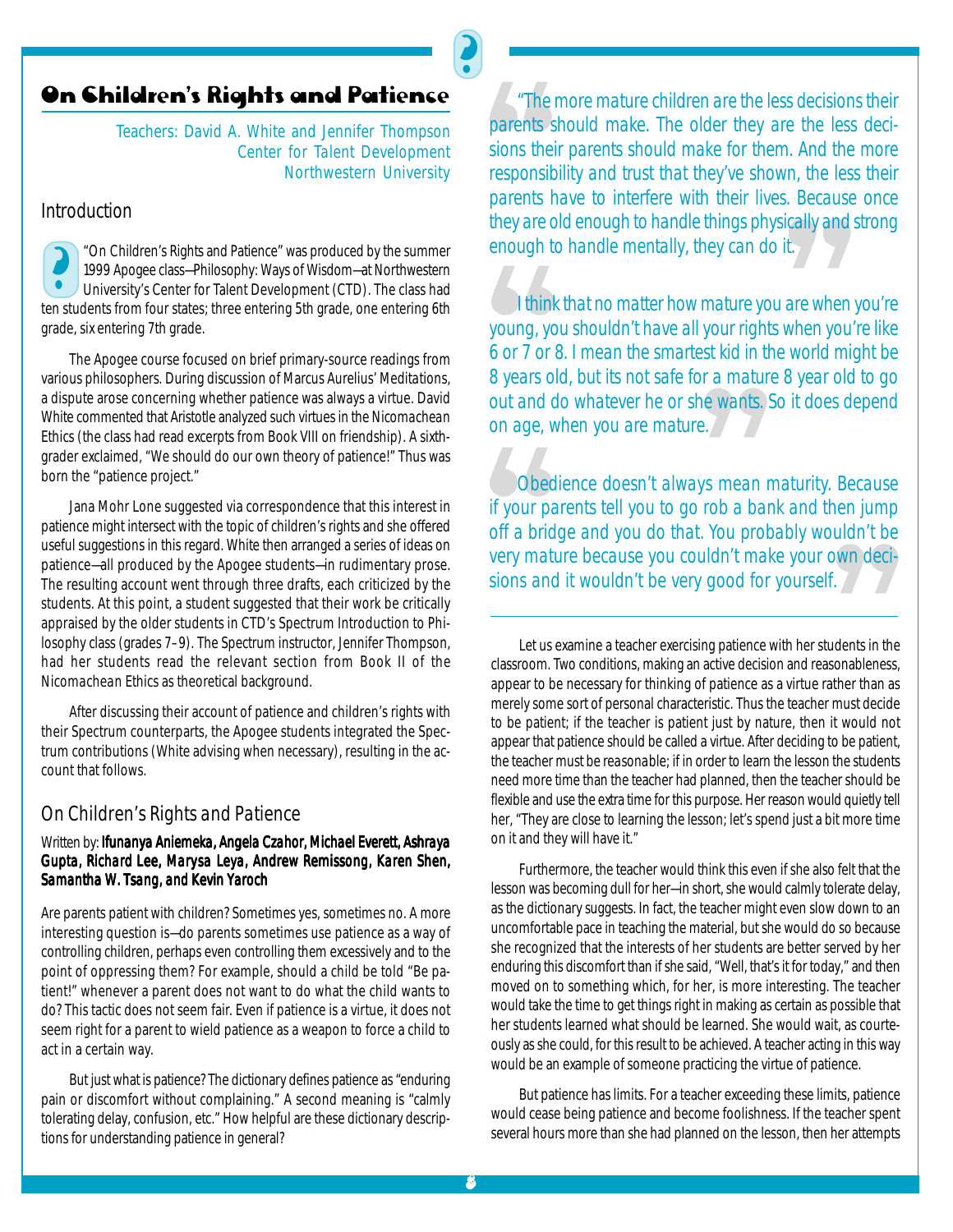But it is always possible that the teacher is patient, waits calmly and courteously for the desired result, endures personal discomfort—and the students never do learn the lesson! It seems that the intention to be patient could lead to wasted time depending on whether or not the hoped-for result had been achieved. Would the teacher have decided to be patient if she knew in advance that the students would never learn? This decision is surely foolish.

It seems then that *knowing something about the result* is necessary in order to justify rationally the decision to be patient. If you knew that the train you are waiting for would never come, would you wait patiently for the train? If you knew that the cash register would break down, would you wait patiently in line at the check-out counter of the supermarket? Surely not, in both cases. Should the teacher then be patient with her students if she knew that they would not learn the lesson?

One way to determine when to be patient is to reflect on the *importance* of the hoped-for result and the *probability* of its being attained. If it is true 99% of the time that the train has arrived and the cash register has functioned, then it is probable that they will do so now, while you are

patiently waiting. And you would also ask yourself: How important is it that you catch *this* train? Or, in the other case, can you wait and make your purchases at the store at some other time? These questions appear to be relevant for determining whether or not you should be patient.

It seems, however, that importance and probability in these senses would be difficult for the teacher to determine when she was in the process of deciding whether to be patient with her students. Her decision seems to require a fair amount of experience with students as well as with the subject matter she was trying to teach. This point also makes us wonder whether patience is *acquired* by some sort of training or whether it is *innate*, merely an inborn ability. If we are born with patience, then it does not seem completely correct to call patience a virtue. But if we must learn to be patient, at what age should we begin to attempt to acquire this characteristic and through what kind of circumstances?

These are difficult questions and they must be addressed if patience is to be properly understood. But assuming that one is patient, then it appears that patience can combine with other similar characteristics. Thus if the teacher were patient and if it is true that patience has limits, then she would also know when to *stop* being patient in order to attend to other matters. Her reasoning would tell her that in some cases, patience must be combined with, e.g., justice or doing her duty; for if the teacher carried patience to extremes, then she might be unable to do her duty to other students or to other subjects. So patience must be capable of being combined with other virtues, otherwise patience itself ceases to be a virtue.

Thin<br>
"I disagr<br>
minute of<br>
You a<br>
choices for *I think it really depends on whether the child is usually obedient or not, that's how many rights they should have." "I disagree because I mean you can't expect kids to be perfect. They're not going to obey their parents every single minute of every single day.*

J

ean you ca<br>y.<br>hat is also<br>eel their ch<br>eel their ch *You also need to show some responsibility, that you are mature enough to do things that are right. To make choices for yourself and that is also important.*

H<br>
It doesn't<br>
monthly t<br>
Well<br>
children r **CONTRACT CONTRACT CONTRACT CONTRACT CONTRACT CONTRACT CONTRACT CONTRACT CONTRACT CONTRACT CONTRACT CONTRACT CONTRACT CONTRACT CONTRACT CONTRACT CONTRACT CONTRACT CONTRACT CONTRACT CONTRACT CONTRACT CONTRACT CONTRACT CONTR** ity, that you<br>t.<br>make the c<br>nd they're  *. . . How do parents feel their children are mature? As soon as you can speak you can just say I'm an adolescent. It doesn't mean it would be true. How do you make the distinction between mature and not? Do you have to take a bimonthly test?*

ean it wout<br>!?<br>!! parent<br>!! pu can't re<br>!!! phedie! *Well many parents are overprotective and they're always watching their children at all times. And too, many children need some freedom from their parents.*

re berause<br>1. Well<br>
children r<br>
children r<br>
I think<br>
judge by<br>
what som I think<br>judge by<br>what som s.<br>s.<br>re children<br>ture then y *I think you can't really determine how mature children are just by how old they are. And also I don't think you can judge by their obedience because if you're mature then you can make decisions on your own. Not by simply doing what someone tells you.*